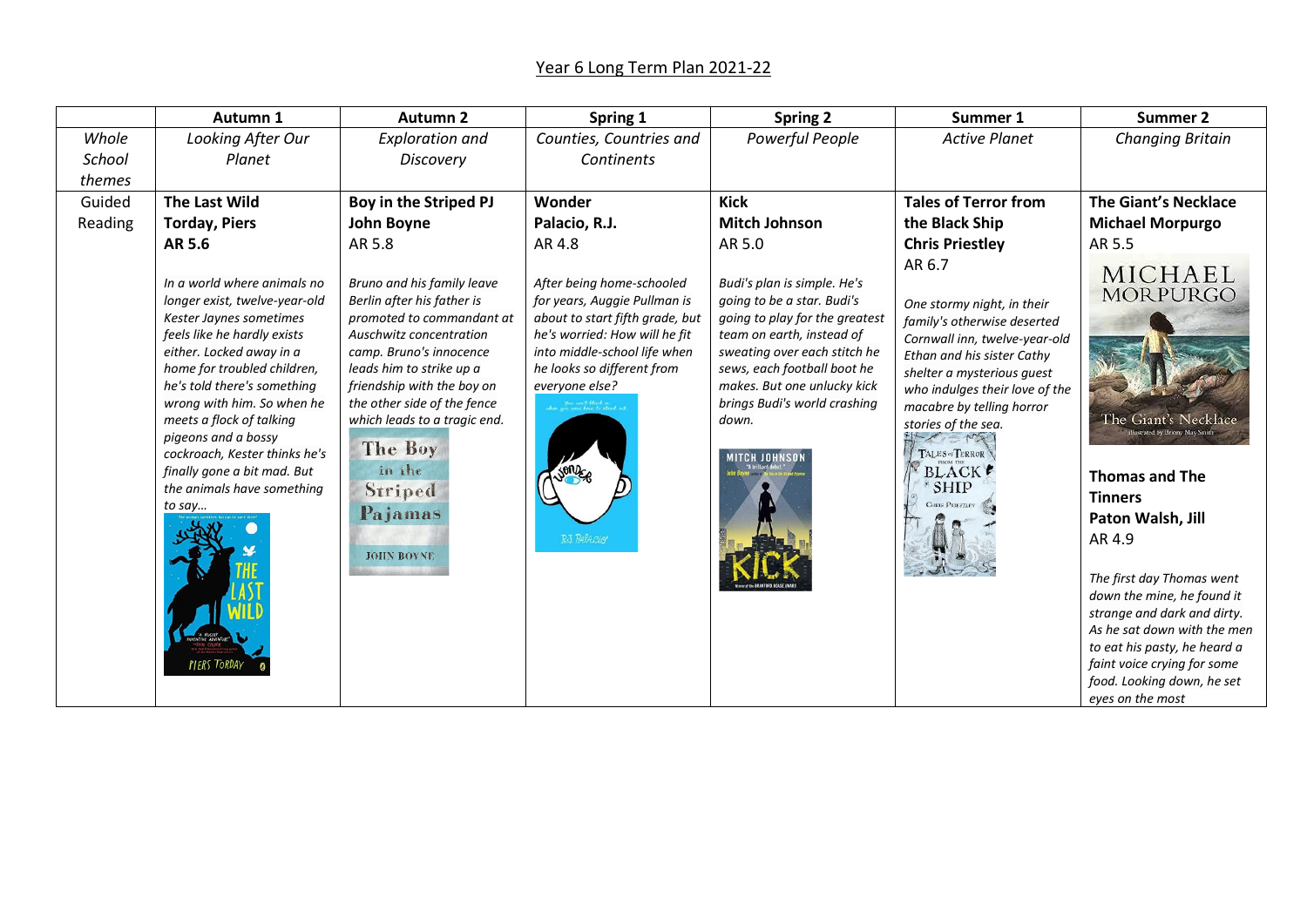| Writing and<br>model texts | <b>Overcoming the</b><br>monster<br><b>Persuasion (letter)</b><br><b>Business to stop using</b><br>plastic<br><b>Exploring</b><br><b>Alphabet Aerobics Rap</b><br>- Blackalicious<br>and<br><b>Talking Turkeys -</b><br>Benjamin Zephaniah | <b>Voyage and return</b><br><b>Evacuee Voyage and</b><br>return - inspired by<br>Narnia, Alice in<br>Wonderland, Wizard of<br>Oz<br><b>Biography (diary)</b><br><b>Spitfire Pilot</b><br><b>Performing</b><br><b>WW1 Trench Poems</b> | <b>Quest</b><br><b>Report (non-</b><br>chronological)<br><b>Writing</b><br><b>An Elementary School</b><br>Classroom In A Slum -<br><b>Stephen Spender</b> | <b>Rags to riches</b><br><b>Instructions</b><br>Caribbean recipe -<br><b>Linked to Windrush</b><br><b>Exploring</b><br>Windrush child by John<br><b>Agard</b> | <b>Rebirth</b><br><b>Discussion (balanced</b><br>argument)<br>Tourism is a good thing<br>for Cornwall<br><b>Writing</b><br><b>Poems about Cornwall</b> | extraordinary sight!<br><b>Thoma</b><br><b>Tinner</b><br><b>Comedy: play scripts</b><br>(Shakespeare?)<br>Linked to Year 6<br>Production<br><b>Explanation (report)</b><br><b>Cornish Tin Mine</b><br>workings<br><b>Performing</b><br><b>Leavers Poems</b> |
|----------------------------|--------------------------------------------------------------------------------------------------------------------------------------------------------------------------------------------------------------------------------------------|---------------------------------------------------------------------------------------------------------------------------------------------------------------------------------------------------------------------------------------|-----------------------------------------------------------------------------------------------------------------------------------------------------------|---------------------------------------------------------------------------------------------------------------------------------------------------------------|--------------------------------------------------------------------------------------------------------------------------------------------------------|-------------------------------------------------------------------------------------------------------------------------------------------------------------------------------------------------------------------------------------------------------------|
| Maths                      | Number Place Value                                                                                                                                                                                                                         | Fractions                                                                                                                                                                                                                             | Decimals, Percentages,<br>Algebra                                                                                                                         | Measurement<br>converting units,                                                                                                                              | Geometry, Properties of<br>shape, Problem Solving,                                                                                                     | Investigations                                                                                                                                                                                                                                              |
|                            | Addition, Subtraction,<br>Multiplication and<br>division                                                                                                                                                                                   | Geometry position and<br>direct                                                                                                                                                                                                       |                                                                                                                                                           | Perimeter, area and<br>volume, ratio                                                                                                                          | <b>Statistics</b>                                                                                                                                      |                                                                                                                                                                                                                                                             |
| Science                    | Living things and their<br>habitats                                                                                                                                                                                                        | Electricity                                                                                                                                                                                                                           | Light                                                                                                                                                     | Evolution and<br>Inheritance                                                                                                                                  | Animals including<br>humans                                                                                                                            | Animals including<br>humans                                                                                                                                                                                                                                 |
| History                    |                                                                                                                                                                                                                                            | <b>Battle of Britain</b><br>• Post 1066<br>Role of Britain<br>$\bullet$                                                                                                                                                               |                                                                                                                                                           | Windrush<br>Post 1066<br>Windrush                                                                                                                             |                                                                                                                                                        | <b>Cousin Jacks</b><br>• Local history study<br>Significance of<br>$\bullet$<br>Local mining                                                                                                                                                                |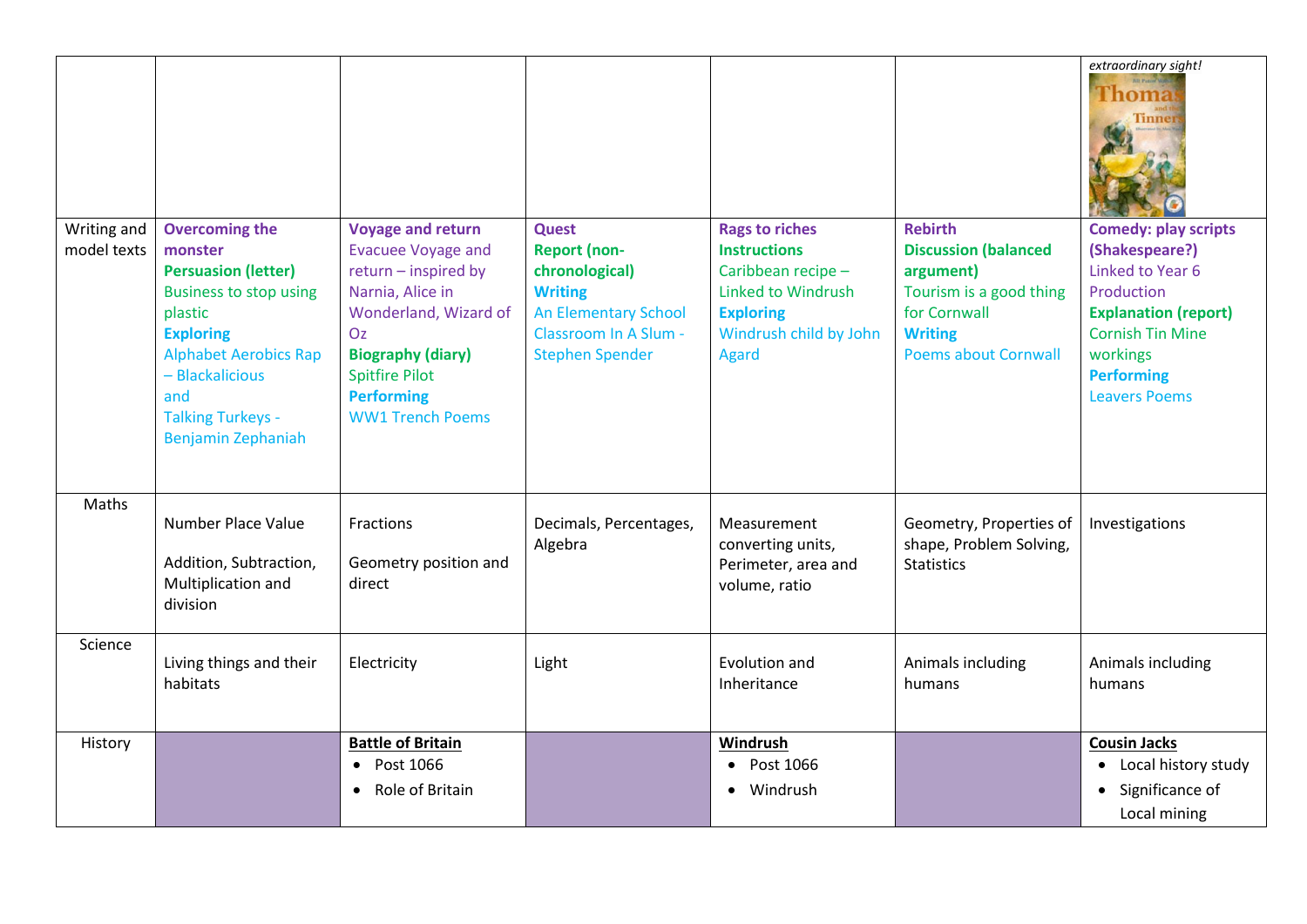|           |                                                                                                                                                                                                                                                                                                                           | Legacy and<br>$\bullet$<br>significance in 21st<br>century |                                                                                                                                                                                                                                                                       | Legacy and<br>$\bullet$<br>significance in 21st<br>century                                                                                                                                                                                            |                                                                                                                                                                                                                                                                            | locally, nationally<br>and globally<br>• Migration of<br>Cornish people and<br>their skills.<br>Legacy of tin<br>$\bullet$<br>mining and the<br>Cousin Jacks. |
|-----------|---------------------------------------------------------------------------------------------------------------------------------------------------------------------------------------------------------------------------------------------------------------------------------------------------------------------------|------------------------------------------------------------|-----------------------------------------------------------------------------------------------------------------------------------------------------------------------------------------------------------------------------------------------------------------------|-------------------------------------------------------------------------------------------------------------------------------------------------------------------------------------------------------------------------------------------------------|----------------------------------------------------------------------------------------------------------------------------------------------------------------------------------------------------------------------------------------------------------------------------|---------------------------------------------------------------------------------------------------------------------------------------------------------------|
| Geography | <b>Sustainable Seas</b><br>· World biomes focus<br>Oceans (place)<br>• The ocean as a<br>sustainable and<br>unsustainable<br>resource (scale)<br>• Human impact locally<br>and globally(scale)<br>· Impact of climate<br>change and rising sea<br>levels (scale)<br>• Location and features<br>of ocean biomes<br>(space) |                                                            | 7.7 billion people and<br>counting<br>· Using maps, globes,<br>atlas, digital mapping<br>(scale)<br>· Population and<br>population change.<br>(place)<br>• Impact of population<br>growth on resources<br>e.g. food (space)<br>· Global country<br>comparison (scale) |                                                                                                                                                                                                                                                       | <b>Changing Cornwall</b><br>· Using maps, globes,<br>atlas, digital mapping<br>(scale)<br>• Key business and<br>industry (place)<br>· Impact of physical<br>environment and<br>resources on industry<br>(space)<br>· Diversification<br>industry for the<br>future.(space) |                                                                                                                                                               |
| Art       |                                                                                                                                                                                                                                                                                                                           |                                                            |                                                                                                                                                                                                                                                                       | <b>Activist Art</b><br>Study artists that have used<br>art to convey messages and<br>convey the impact that this<br>has on you.<br>Create own art work to<br>convey a message.<br>Propaganda / pop art - Andy<br>Warhol, Roy Lichtenstein,<br>Picasso |                                                                                                                                                                                                                                                                            |                                                                                                                                                               |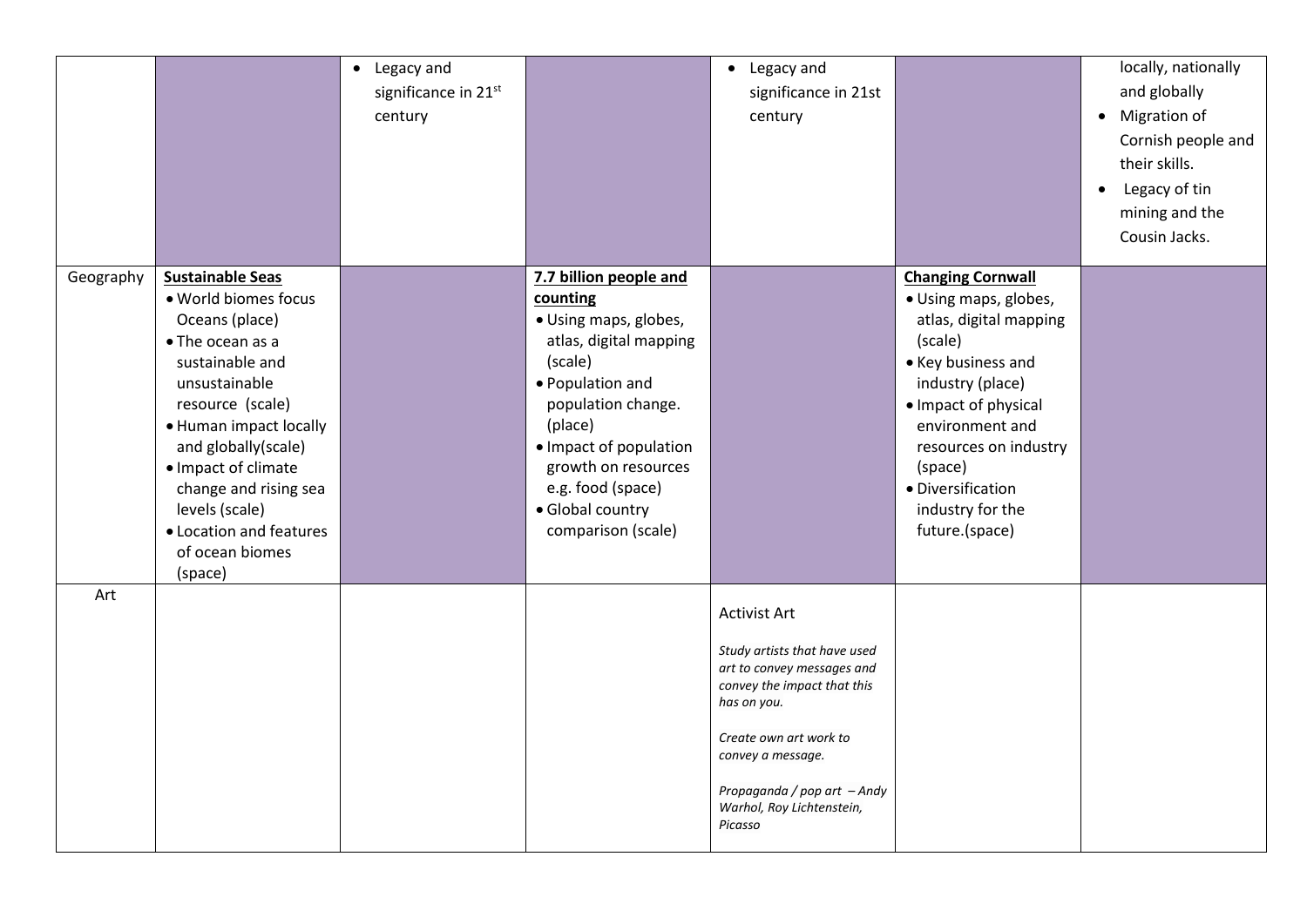|           |                                                                                                                                                                                                                                              |                                                                                                                                                                      |                                                                                                                                                                                                                                                              | Street art - Banksy                                                                                                                                                                                                                                                                                                             |                                                                                                                                                          |                                                                                                                                                       |
|-----------|----------------------------------------------------------------------------------------------------------------------------------------------------------------------------------------------------------------------------------------------|----------------------------------------------------------------------------------------------------------------------------------------------------------------------|--------------------------------------------------------------------------------------------------------------------------------------------------------------------------------------------------------------------------------------------------------------|---------------------------------------------------------------------------------------------------------------------------------------------------------------------------------------------------------------------------------------------------------------------------------------------------------------------------------|----------------------------------------------------------------------------------------------------------------------------------------------------------|-------------------------------------------------------------------------------------------------------------------------------------------------------|
|           | <b>Textiles</b><br>Create a collaborative 3D<br>artwork which conveys an<br>environmental message<br>about plastic pollution<br><b>Experiment using layers</b><br>and overlays to create<br>new colours and textures<br><b>Carolyn Saxby</b> | <b>Drawing</b><br>Study the representation<br>of people and buildings in<br>drawings.<br>Experiment using the style<br>of an artist.<br>L.S. Lowry                   | <b>Drawing and Painting</b><br>Create a painting or<br>drawing around a single<br>focal point and horizon<br>which demonstrates a<br>developing awareness of<br>composition, proportion,<br>and perspective based on<br>USA landmarks, cities,<br>buildings. | <b>Mixed Media?</b><br>Photography?<br>Study artists that have<br>used art to convey<br>messages and convey the<br>impact that this has on<br>you.<br>Create own artwork to<br>convey a message linked<br>to slavery/human rights<br>Propaganda / pop art -<br>Andy Warhol, Roy<br>Lichtenstein, Picasso<br>Street art - Banksy | Clay or 3D art unit?                                                                                                                                     | <b>Alfred Wallace</b>                                                                                                                                 |
| <b>DT</b> |                                                                                                                                                                                                                                              | <b>Electrical systems</b><br>Using programming,<br>monitoring and control<br>(inputs and outputs)<br>Possible lesson ideas:<br>Sensor alarms<br>Automatic nightlight |                                                                                                                                                                                                                                                              |                                                                                                                                                                                                                                                                                                                                 | <b>Pulleys and Gears</b><br>Possible lesson ideas:<br>Making cars with a<br>motor and pulley<br><b>Trevithick</b><br>Humphrey-Davies - link<br>to mining | Celebrating culture and<br>seasonality (+<br>researching one<br>ingredient from farm to<br>fork)<br>Possible lesson ideas:<br>Pasties (Cornwall unit) |
| Computing | Unit $1 -$ Coding and<br>online safety                                                                                                                                                                                                       | Unit $1 -$ Coding and<br>online safety                                                                                                                               | Unit 2 - Understanding<br>and using Technology<br>and online safety                                                                                                                                                                                          | Unit 2 - Understanding<br>and using Technology<br>and online safety                                                                                                                                                                                                                                                             | Unit 3 - Understanding<br>and using technology<br>and online safety                                                                                      | Unit 3 - Understanding<br>and using technology<br>and online safety                                                                                   |
| French    | Unit 1: Salut Gustave!<br>Give personal details;<br>Brothers and sisters:<br>Say what people have and<br>what people are like;<br>Use the negative                                                                                           | Unit 2: À l'école<br>School subjects;<br>Likes and dislikes;<br>Telling the time                                                                                     | Unit 3: La nourriture<br>Ask politely for food<br>items:<br>Describe how to make a<br>sandwich;<br>Likes and dislikes                                                                                                                                        | Unit 4: En ville<br>Name places in town;<br>Say where you are going;<br>Give directions;<br>Say the time                                                                                                                                                                                                                        | Unit 5: En vacances<br>Say where you are going<br>on holiday;<br>Express opinions;<br>Talk about what you are<br>going to do                             | Unit 6: Chez moi<br>Name the rooms in the<br>house;<br>Describe rooms in a<br>house;<br>Say what people do at<br>home                                 |
| Music     |                                                                                                                                                                                                                                              |                                                                                                                                                                      |                                                                                                                                                                                                                                                              |                                                                                                                                                                                                                                                                                                                                 |                                                                                                                                                          |                                                                                                                                                       |